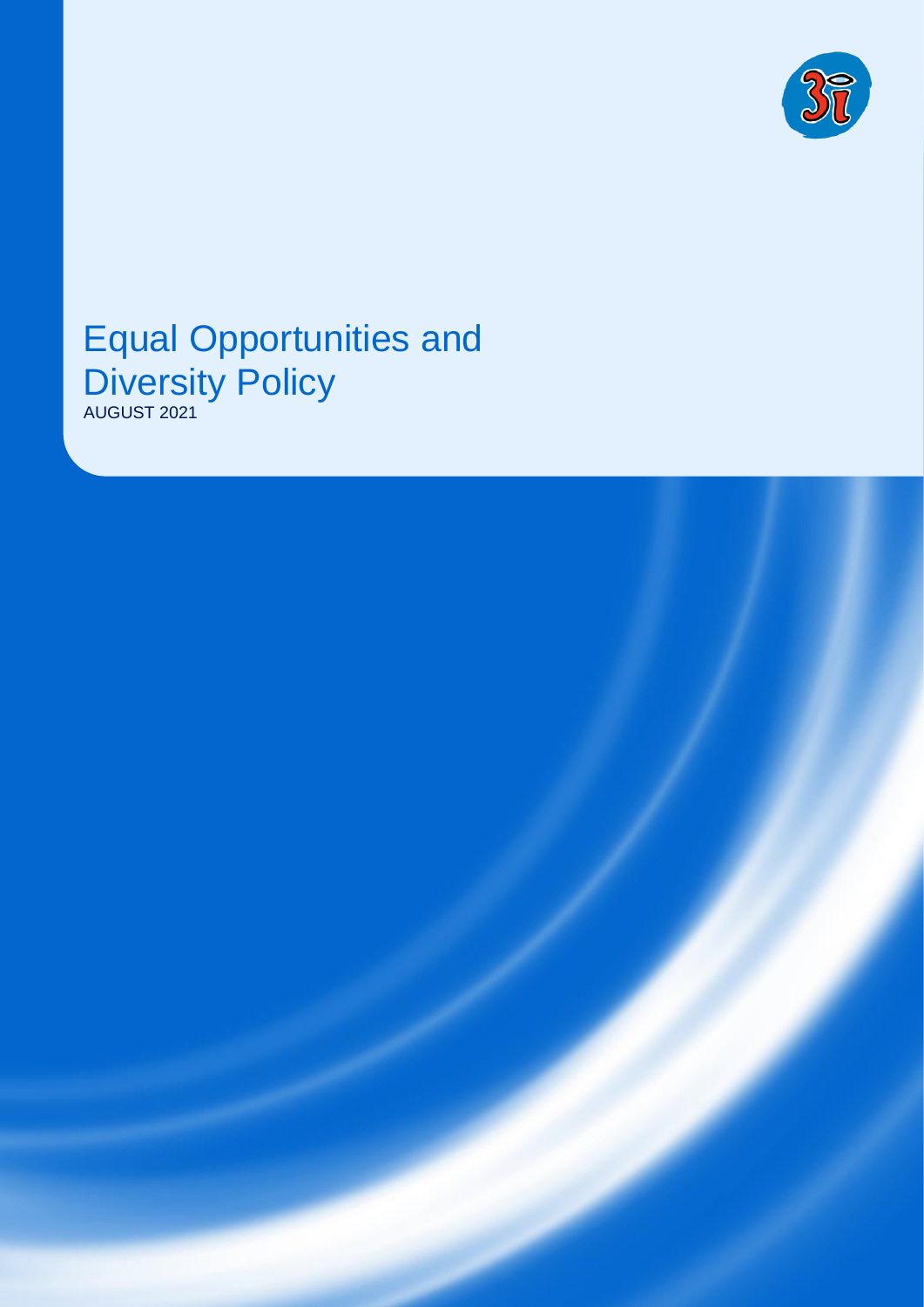# **Contents**

#### **INTRODUCTION**

| 1.  | Legal background and framework                                  | $\overline{4}$ |
|-----|-----------------------------------------------------------------|----------------|
| 2.  | What is harassment and bullying?                                | $\overline{4}$ |
| 3.  | What are the consequences of discrimination at 3i?              | 5              |
| 4.  | What are the consequences if I discriminate?                    | 5              |
| 5.  | Who is responsible for equal opportunities                      | $6\phantom{1}$ |
| 6.  | How do we achieve fairness in terms of selection and promotion? | $6\phantom{1}$ |
| 6.1 | Terms and conditions of employment                              | $6\phantom{a}$ |
| 6.2 | Training                                                        | $6\phantom{a}$ |
| 6.3 | Performance management and career development                   | $6\phantom{a}$ |
| 6.4 | Selection for redundancy or short-term working                  | $\overline{7}$ |
| 6.5 | Opportunities for those who are disabled                        | $\overline{7}$ |
| 7.  | Visitors to 3i                                                  | $\overline{7}$ |
| 8.  | Monitoring procedures                                           | $\overline{7}$ |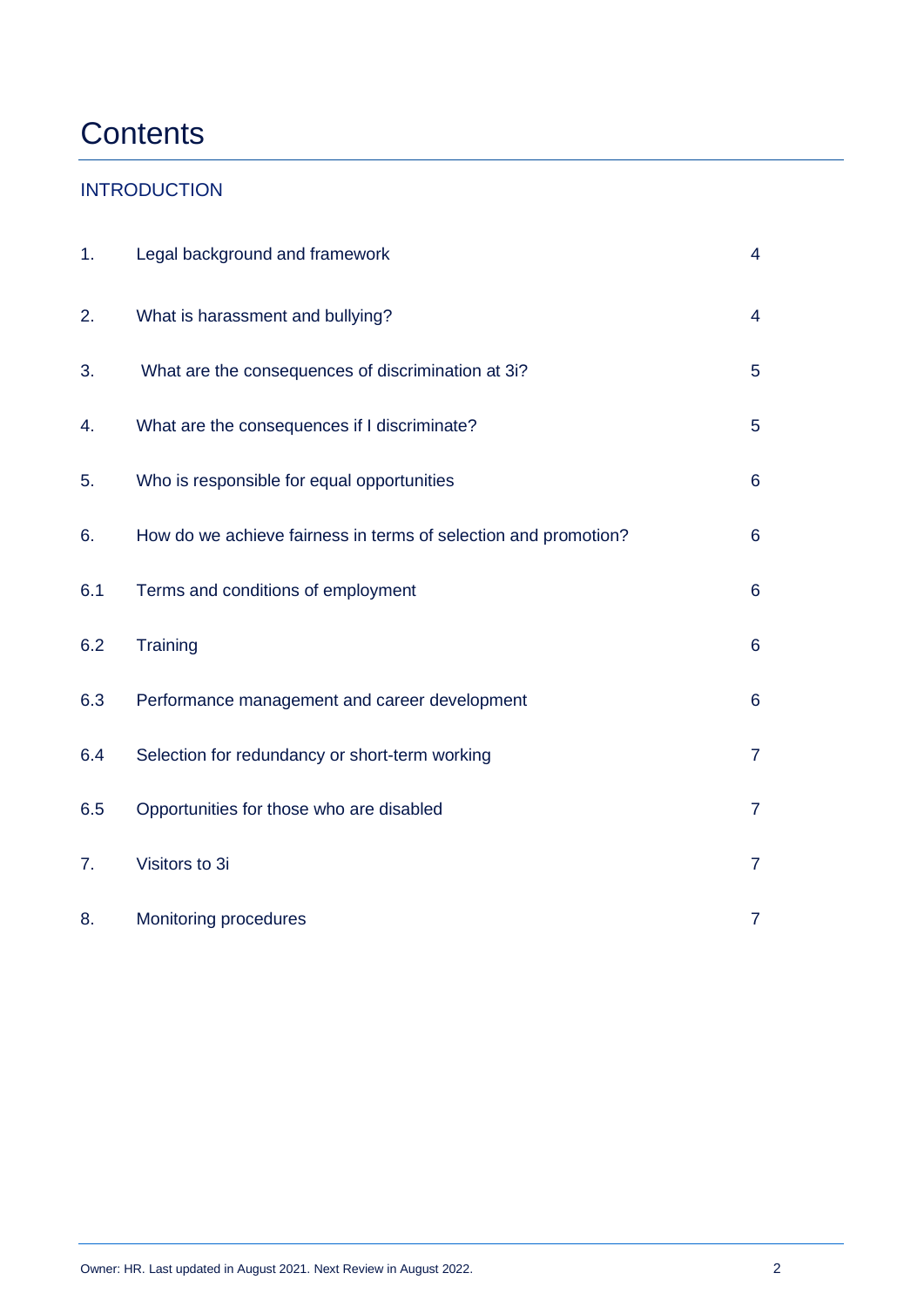# INTRODUCTION

3i is fully committed to being an equal opportunities employer and is opposed to all forms of unlawful and unfair discrimination. 3i believes the skills, capability and talent of its employees are the key to its success. There are great benefits to be gained from diversity and variety in a workforce and 3i encourages this diversity.

This policy intends to ensure that all 3i job applicants, employees (temporary, fixed term and permanent), non-executive Directors, contract workers, agency workers, remote workers and other members of the workforce who are affected by decisions of the 3i Board are treated fairly, and are offered equal opportunity in selection, training, career development, promotion, and remuneration. The policy also intends to ensure that employees are recruited, promoted, and rewarded on the basis of merit, ability, performance, and cognitive and personal strengths. Specifically, our aim is to ensure that:

- we have access to the widest labour market and secure the best employees for our needs;
- people are selected, promoted, and treated equally, enabling us to maximise potential to the benefit of individuals and 3i;
- we have employment procedures and practices which do not discriminate on grounds of age, marital status, gender, gender identity, gender reassignment, sexual orientation, race, colour, nationality, ethnic or national origin, religion or religious belief, disability, sensitive medical conditions, pregnancy or maternity, social background, political opinion, trade union membership or activities;
- we treat all those with whom we come into contact with respect:
- we meet our statutory obligations regarding employment legislation,
- we communicate the Equal Opportunity Policy and responsibilities for achieving fairness and equality;
- senior managers understand their responsibility for enforcing the Equal Opportunity Policy, and we all share responsibility for upholding the Equal Opportunity Policy.

The purpose of this policy therefore is to:

- Explain the 3i principles on equality and diversity
- Provide a framework for putting the principles into practice
- Explain the types of behaviours that are not acceptable.

This policy shall also apply, in so far as is appropriate, to the non-executive Directors of the Board of 3i. When applying this policy to non-executive Directors, and for the purposes of this policy only, references to employees shall be deemed to include the non-executive Directors and references to contracts shall be deemed to include the letter of appointment for any non-executive Director.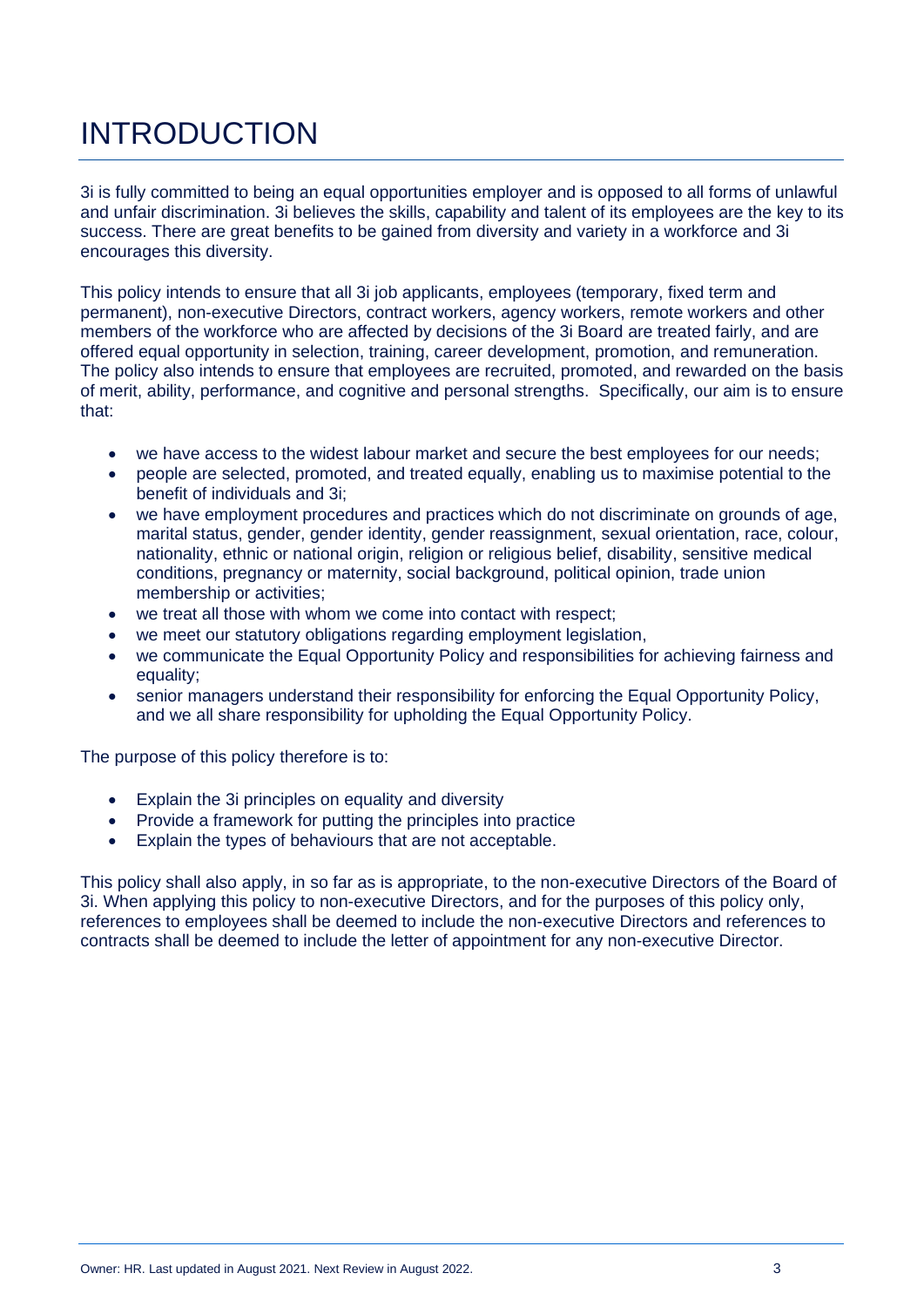## 1. Legal background and framework

The Equality Act 2010 offers protection to individuals with 'protected characteristics' and ensures that they are not treated less favourably because of their:

- gender, marital status, gender reassignment (collectively "sex");
- race, colour, nationality and ethnic or national origin (collectively "race");
- religion or religious belief (collectively "religion");
- disability;
- pregnancy and maternity;
- age; or
- sexual orientation.

Discrimination is unlawful when it takes place on the grounds of any one of the above characteristics. Additionally, the law prohibits:

- paying different rates of pay to men and women for the same work, work rated as equivalent, or work of equal value (i.e., there is a right to equal pay);
- treating part-time or fixed term employees less favourably than comparable full-timers unless the treatment is justified on objective grounds;
- giving instructions or putting pressure on others to discriminate;
- victimising individuals who have made allegations or brought claims of discrimination or assisted others to do so; or
- harassment of colleagues and third parties we deal with in the course of our work (e.g., suppliers, visitors)

### 2. What is harassment and bullying?

Please refer to our 'Anti-Bullying and Harassment Policy' within this section.

#### 3. What are the consequences of discrimination at 3i?

Discrimination and harassment are unlawful and there can be serious penalties if a claim for discrimination is upheld. If the harassment includes physical abuse there may also be civil or criminal liability, e.g., for indecent assault or assault and battery.

### 4. What are the consequences if I discriminate?

You may be personally liable for acts of discrimination or harassment which you commit, authorise, contribute to, or condone. If there is sufficient reason to believe you have discriminated against someone or harassed them, this will be considered a disciplinary offence and you may be summarily dismissed for gross misconduct (See 3i UK Disciplinary Policy for UK employees. Those overseas, local legislation will apply).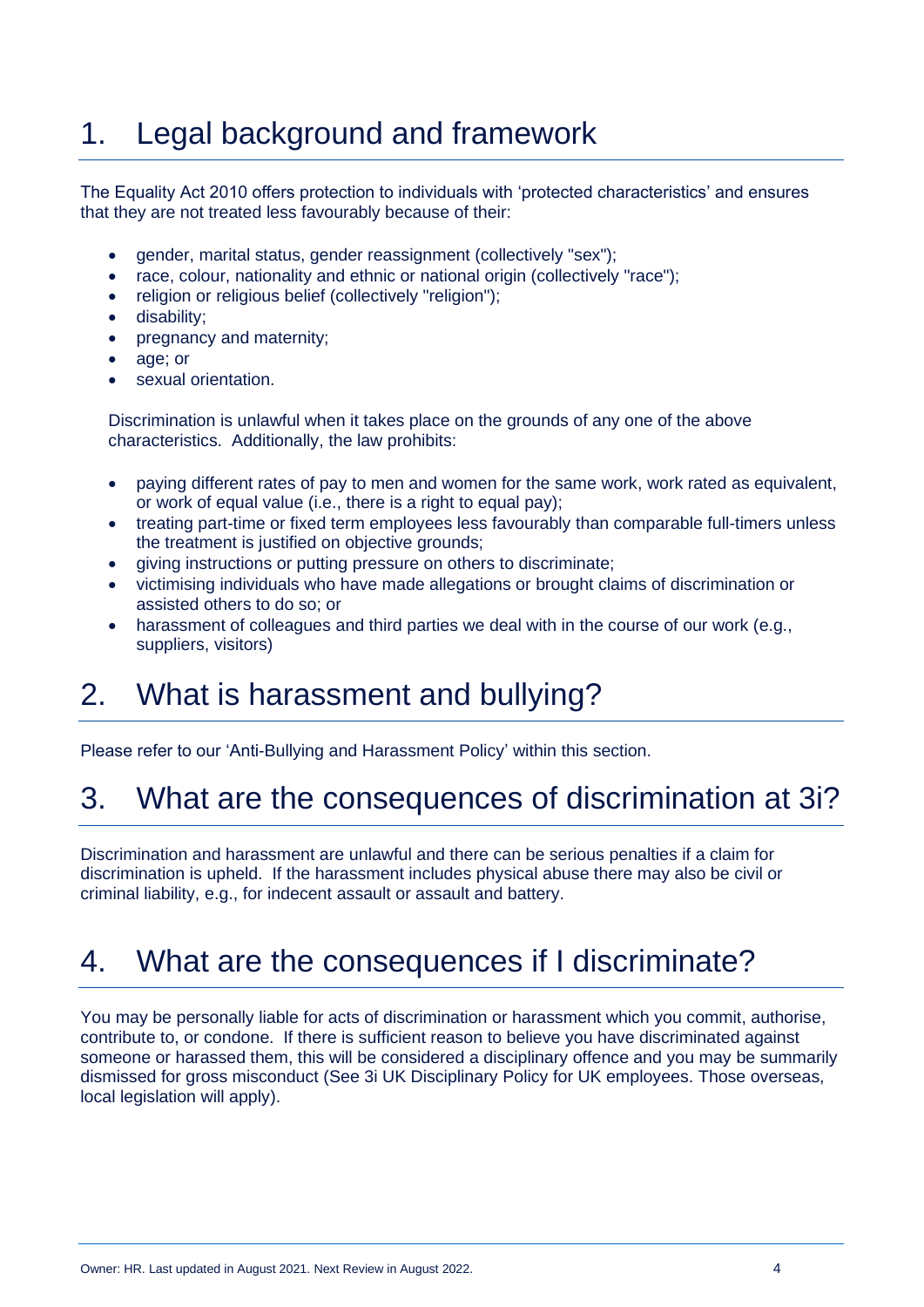# 5. Who is responsible for equal opportunities?

We all have responsibilities towards those we deal with in the course of our work, and we can all be held personally liable for discrimination. If you are concerned about behaviour you observe at work, you should raise it with your manager or HR Director. If you do raise an issue in good faith, which you reasonably believe is true, you can be assured that 3i will do everything possible to ensure that you do not suffer any adverse consequences as a result.

If you manage others, you should ensure that your team is aware of this policy. Inappropriate behaviour, i.e., discrimination, unfair treatment, harassment, bullying, victimisation, or disrespect, is a serious issue and must be managed under 3i's UK Disciplinary procedures. If someone else raises an issue with you, either for someone else or themselves, you should also treat this seriously and in line with 3i's UK Grievance Procedure.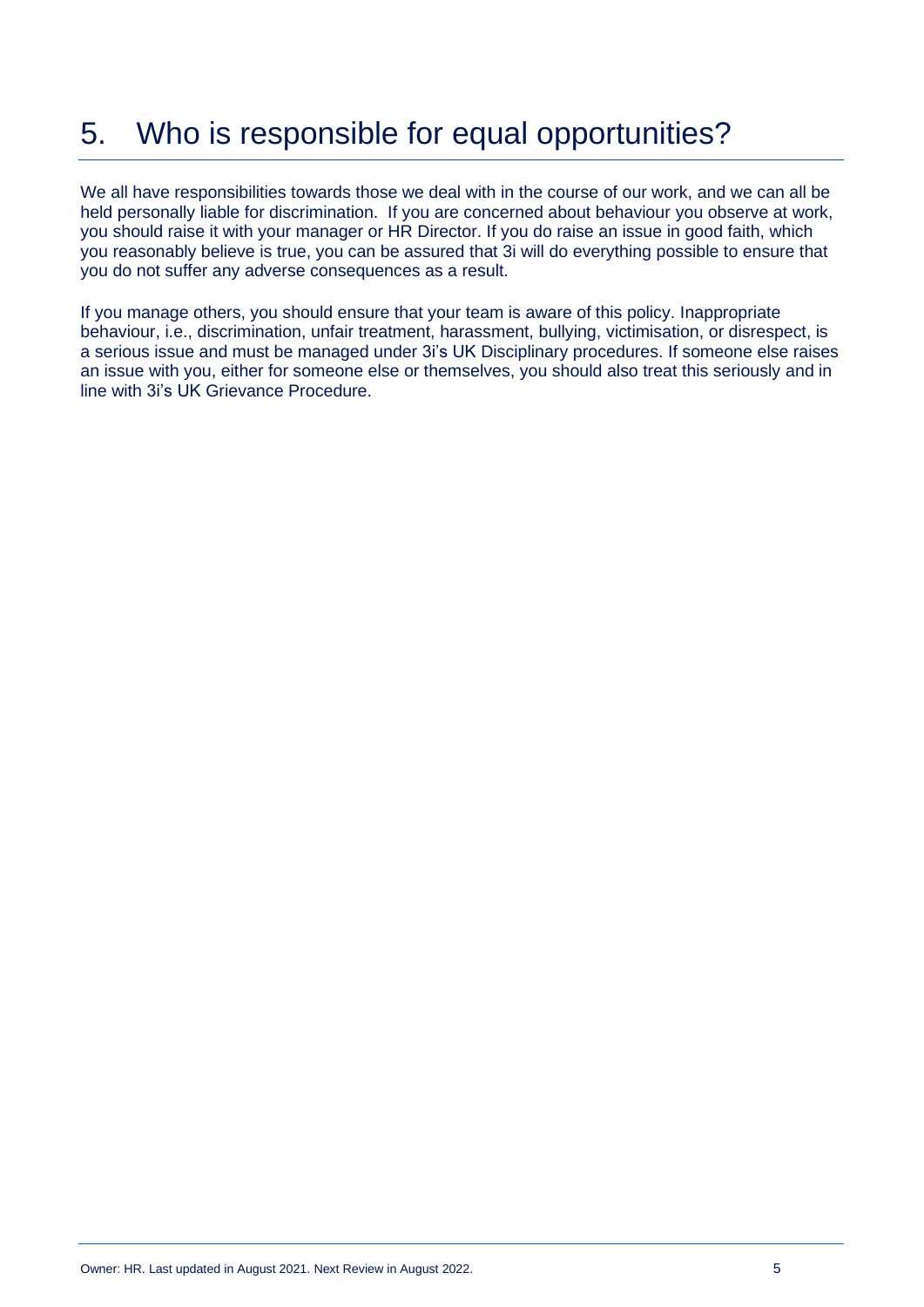### 6. How do we achieve fairness in terms of selection and promotion?

We aim to identify the requirements of the job, and then to appoint the most appropriate person for the job. All appointments are based on merit and take all relevant criteria into account. If you are applying for a job, or resourcing one, the following should be fair and justifiable:

- iob and person specifications:
- sources of applicants (via internal/external advertisements, consultants etc);
- selection criteria:
- selection process/methodology (shortlisting from application forms/CVs, interviewing, assessment centres, psychometric testing); and
- selection decisions.

See also the Recruitment and Selection Policy.

#### 6.1 Terms and conditions of employment

Across all elements of your employment with 3i, we aim to be commercial and fair. Your employment terms and conditions will be agreed on the basis of the needs of the business, statutory obligations, market comparisons and the concept of everyone having a fair share in the success to which they contribute. Your remuneration (including salary and bonus) will be within the relevant salary range for your role and based on merit and your performance in the job.

If you are an established employee, whether full or part time, you will be eligible for a range of benefits depending only on your role. You will be informed about these in your contract of employment and via other policies.

If you work part time, your benefits will be pro-rated to your hours of work unless stated otherwise.

If you are on a fixed term or temporary contract you will be informed about your terms.

### 6.2 Training

If you are an established employee, whether full or part time, you will be provided with appropriate training to enable you to do your job. 3i doesn't set a target number of days for training each year, but everyone should discuss their training needs with their manager and participate in whatever training is considered necessary. Training may also be provided to those on fixed term or temporary contracts, if appropriate.

#### 6.3 Performance management & career development

You are encouraged to discuss personal and career development activities with your manager which will help you achieve your goals. In these discussions, you and your manager can agree appropriate training and development plans which will assist you to perform your role, as well as contributing both to 3i's success and your own career development. This is available to all employees and is